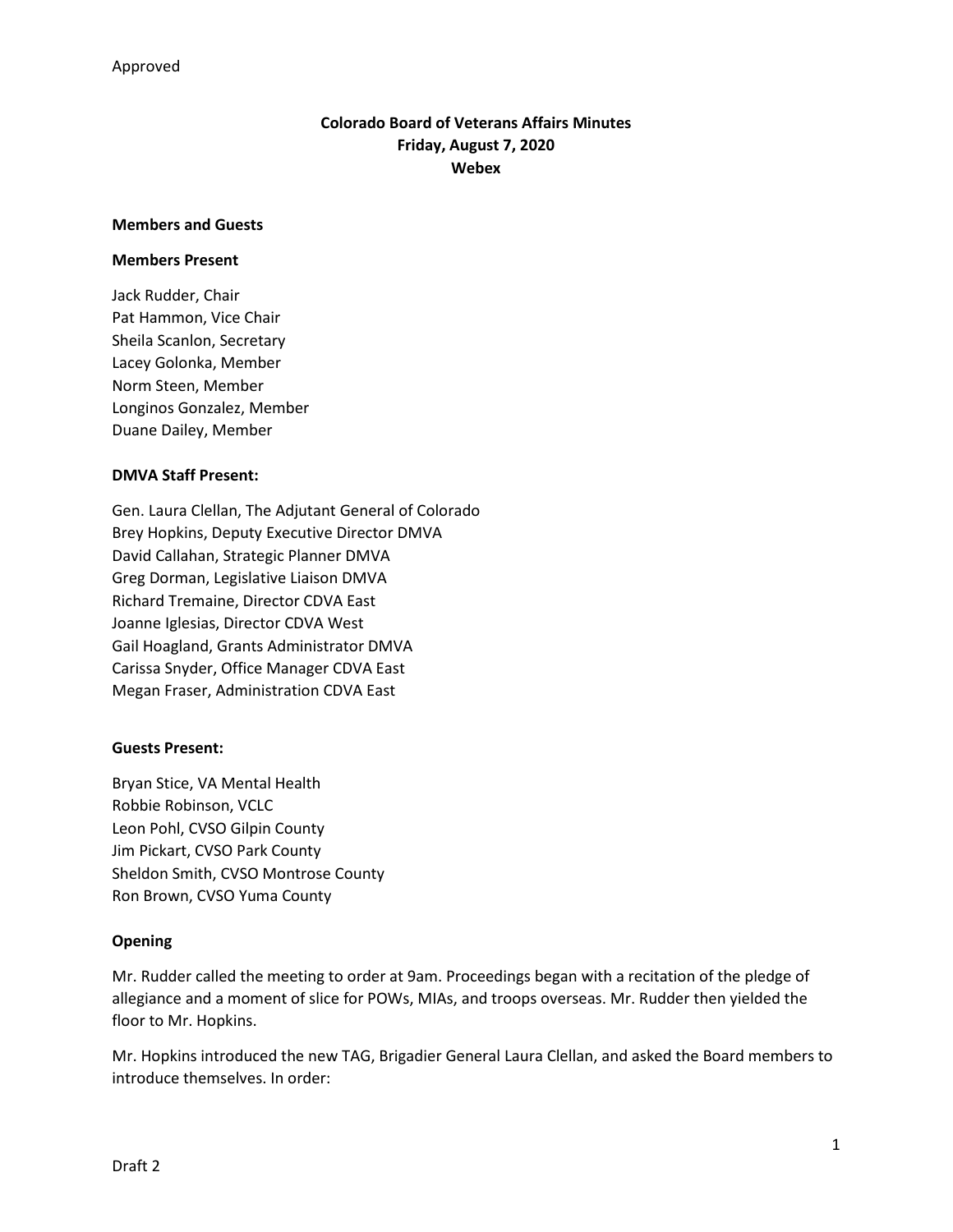Mr. Rudder, Rio Grande County CVSO

Ms. Golonka, returning Board member

Mr. Steen of Teller County, 32 year army veteran, County Commissioner Teller County

Ms. Hammon, VSO for Eagle County, the western slope representative on the Board and a Vietnam US Army nurse, welcomed the new TAG

Ms. Scanlon, Marine, CO Dept. of Homeland Security and Emergency Management, in Colorado Springs

Mr. Dailey was having technical difficulties

Mr. Gonzalez, retired Air Force intelligence officer, went on deployments to the Middle East and Latin America, is presently a County Commissioner for El Paso County

TAG stated it was nice to meet the Board, she is having lots of tech issues this morning and is glad it's Friday. She is looking forward to working with the Board. She is about finding areas where the Board can make a difference. She is in listening mode right now and she'd like the Board members to let her know what we can do to get better and help out our veterans. It is a tough year. TAG looks forward to hearing from everyone over the next month. Ms. Iglesias said it is good to see TAG again, Mr. Tremaine and Mr. Robinson concurred. TAG reiterated, that this is a big job and she is listening a lot right now. She stated that she is not the smartest person in the room, that there are plenty of smart people that I want to listen to.

Mr. Hopkins apologized for hijacking the meeting from Mr. Rudder.

Mr. Rudder welcomed the new TAG, commented they like having a new TAG so they can train her themselves.

## **Minutes**

Ms. Hammon motioned to approve the minutes as presented. Mr. Gonzalez seconded. Unanimous approval. The motion carried.

**Guest Speaker** – Mr. Bryan Spice, VA Mental Health

Mr. Spice gave gratitude for being able to speak with the group. He stated that historically every VA hospital has been tasked with putting on a VA mental health summit. Due to the issues this year the summits were initially put on a full stop however, they have now been cleared to put on a virtual conference. Mr. Callahan will be presenting the relative WIGs for the key stakeholders who will be attending. Additionally, there will be sessions related to veteran and military culture, and trauma informed care. Some of the stakeholders will be new to working with veterans and they need to become culturally attune to the veteran population. They also want to give time to race related trauma. Other topics include domestic violence, MST, and suicide prevention. A save the date will be sent out soon. It will be Wednesday, October  $7<sup>th</sup>$  and is expected to last approximately 6 hours.

Mr. Spice invited feedback. Mr. Rudder queried about the software being used to host the virtual conference. Mr. Spice verified that it will be held online using either WebEx or Adobe Connect. Ms. Hammon reminded Mr. Spice about how many CO veterans use the Albuquerque facility. Regarding culture, Ms. Hammon said that there are two veterans at the University of Denver who teach a military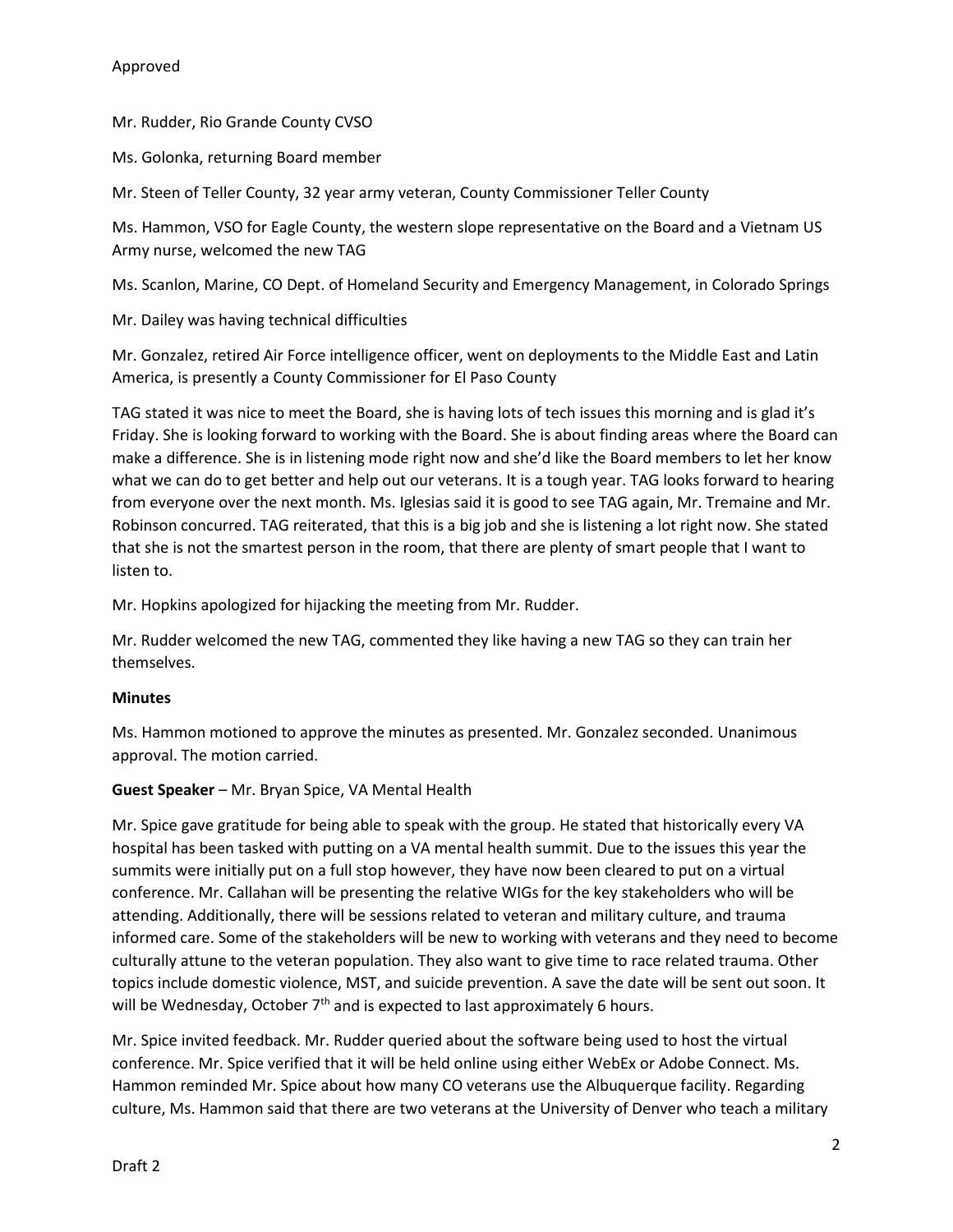culture course. She expressed concerns regarding the Cohen and Stern foundations as they only assist Post-9/11 veterans and not veterans from any earlier period. Mr. Spice said that Given Hour is pro-bono and can provide telehealth services across the state for older veteran populations. The goal is to bring together all resource options, not just the VA.

Mr. Stice provided his email for the Board. Mr. Tremaine inquired if Mr. Stice knows Mr. David Ayer. Mr. Tremaine doesn't think they can have enough information regarding mental health but he is wondering if they should have a single joint summit. Mr. Ayers is American Legion and as far as Mr. Tremaine can tell they are still having a separate summit regarding veteran mental health.

Mr. Robinson from the CO United Veterans Coalition he suggested getting in touch with Mr. Nagley who also deals with veteran mental health. Mr. Rudder said he knows Mr. Richard Nagley and that they can coordinate with him. Ms. Scanlon inquired if the summit addresses the special needs of women veterans. Mr. Stice said they covered that last year and had therefore not been discussed by the planning committee for this year. At the end of each summit they are given a survey that asks what topics they would like to have at future summits. Ms. Scanlon asked if this topic can be added back in. Ms. Scanlon inquired if he has women on his regional planning group. Mr. Stice responded in the affirmative. Mr. Rudder thanked him for his time and invited him to all future CBVA meetings.

## **Public Comments**

Mr. Rudder invited public comments. None were provided.

## **Unfinished Business**

## **Strategic Plan –**

Mr. Callahan said that he had captured everything discussed at the last meeting and wanted the Board to be able to review it for corrections. It was dispersed prior to the meeting by Ms. Fraser.

## $SPI 1 -$

Mr. Callahan requested the Board members notify him if there were any errors on SPI 1. None were provided. Mr. Callahan added an additional fiscal year to the plan so that it lays out future goals. He suggested the Board consider having it go out three more years.

Mr. Rudder stated that as VSOs we don't always know what county and state services are being utilized because the veterans don't always go through our office anymore. Between eBenefits, my healthy veteran and all of the geographical options, the veterans are frequently not going through their CVSO to access their benefits and programs available to them.

## SPI 2 –

Mr. Callahan said data was still being researched for 2.1 and 2.2. He inquired if the Board had a data update and also inquired if the Board wanted to table 2.1. Mr. Steen said these objectives require funding and resources which are a concern with the current fiscal projections. Mr. Rudder suggested tabling 2.1 due to the pandemic.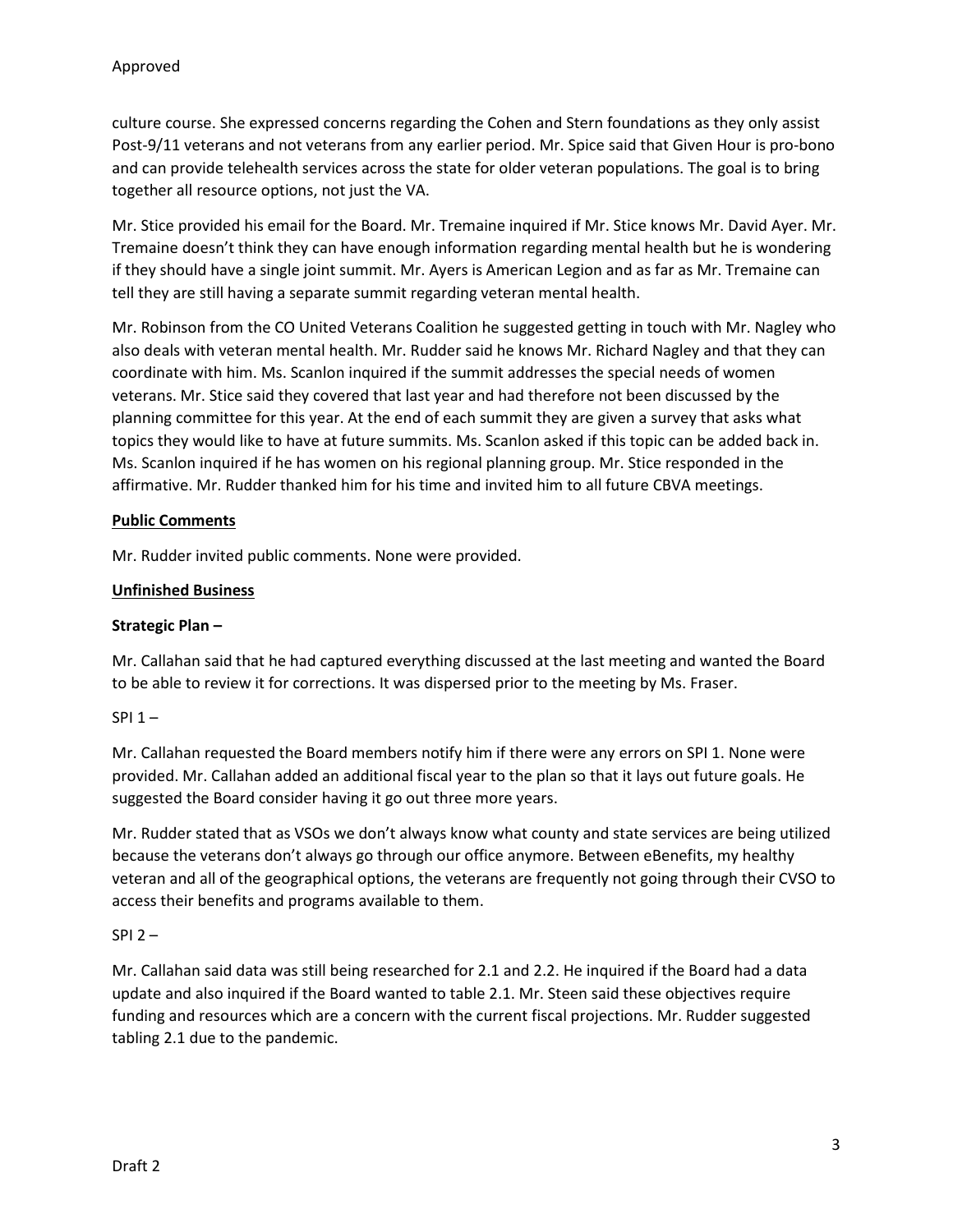## Approved

## $SPI$  3 –

There were several unknowns with this SPI. Mr. Callahan inquired if some of these goals could be done virtually. Mr. Rudder said it would have to be done remotely. Mr. Callahan inquired for data updates, Mr. Rudder said there were none and that they should move on. Mr. Callahan suggested thinking outside the box to achieve this SPI, he believes it is achievable.

## $SPI 4 -$

Mr. Hopkins said this is probably a dead issue for at least a few years. Mr. Callahan accordingly recommended they drop SPI 4 and focus on the first three strategic plan initiatives. At the next CBVA meeting he recommends being able to say if they want to continue the first three objectives and look out three years at that point. Ms. Scanlon said she knows money is tight for the state but believes this objective is important and that they should keep it. Mr. Hopkins said he doesn't disagree. Keeping the SPI helps to get it more attention and he recommends leaving it but wants to be transparent with the Board, letting them know that from a state general fund prospective that the funds will not be there. Mr. Callahan inquired if they want to move out to the FY 22-23. Mr. Rudder said he would like to project for the next 3 years. Mr. Callahan said Ms. Fraser or Ms. Snyder can help set up a meeting with the various board working groups. Ms. Hammon agreed with keeping this SPI and suggested Mr. Callahan be the staff member who attends those meetings. Ms. Golonka will be replacing Ms. Caldwell in the working groups.

## **Meeting Locations FY 20-21**

Mr. Rudder turned the Board's attention to the meeting locations for FY 20-21 and pointed out that due to the current pandemic, they have even been unable to schedule the meetings for the rest of this calendar year. He inquired if anyone is apprised of when they will again be allowed to travel. Ms. Scanlon said the state government is continuing to recommend to work from home until Oct.  $31<sup>st</sup>$ . Mr. Hopkins concurred, those who can need to continue to work from home. Mr. Hopkins is expecting there to be updated guidance provided by the state in the middle of October as to whether that deadline will extend again. Ms. Hammon said that there is no reason the Board can't meet in Grand Junction in October for their training as the WROS has been approved to hold large meetings. She recommended the staff be on Zoom if they are not allowed to travel with the Board. Mr. Hopkins said he sees no problem with that alternative but that per the direction of the Governor the staff would not be allowed to join. Ms. Hammon said the WROS has excellent resources for virtual meetings. She suggested the Board travel to Grand Junction from their training and meeting in October and that the staff can attend remotely. Ms. Scanlon stated she understands the Governor's request that they work as remotely as possible does in fact apply to the Board as well in spirit if not in letter. Mr. Rudder inquired if anyone else had further comments. None responded. Mr. Rudder reminded the Board that in November they normally meet at Wings Over the Rockies but that they still might not be allowed to travel then. He suggested they go meeting by meeting through the end of the year. Ms. Hammon pointed out that the event at Wings Over the Rockies could be cancelled. Mr. Rudder suggested that September and October both be virtual meetings on WebEx as the pandemic continues to play out.

Mr. Gonzalez queried as to the deadline if they were going to decide to meet in Grand Junction in October. Mr. Rudder stated no later than mid-September. Ms. Scanlon said she must still disagree with planning to meet in person in October per the Governor's request. Mr. Rudder suggested putting the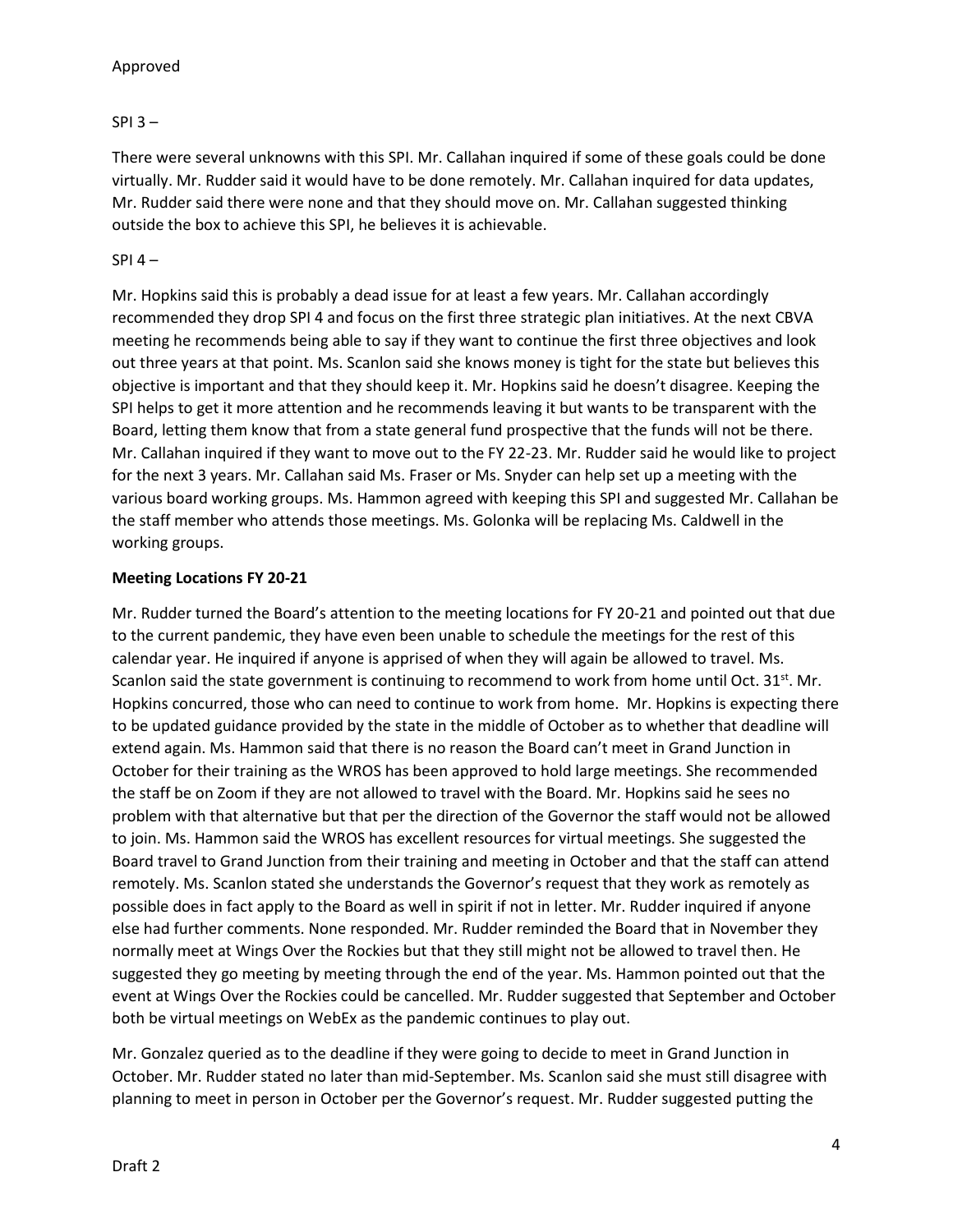retreat off because he doesn't know how it can be accomplished virtually. Mr. Rudder stated he would be in touch with Ms. Fraser and Mr. Hopkins about October. Ms. Hammon said if they do allow for travel beginning at Halloween then they could schedule the retreat to be at Wings Over the Rockies. Mr. Rudder agreed that was a possibility.

Mr. Steen stated that he is dealing with this daily as a County Commissioner. He stated that life does not stop, we don't quit, just because life throws us curveballs. The challenges must be accommodated. He suggested meeting in person in Grand Junction with proper social distancing and staying in the open hotels.

Mr. Rudder reiterated that he will work with the Denver staff and Mr. Hopkins regarding the next meetings and that the Board will do what it can regarding scheduling per the Governor's directives.

#### **New Business**

#### Protocols –

Mr. Rudder stated that things are running well today and inquired if the other Board members had any concerns over today's meeting. Mr. Rudder said it seems like the video issue he was having was his old computer. He is going to work on getting a new one. Things are going smoothly, we will take our first break shortly.

#### **WIG items** –

Mr. Rudder inquired as to the Board's opinions on the WIG items. Ms. Hammon inquired if everyone has a copy of them. Mr. Hopkins explained that as part of the SMART act, an accountability act for the Governor, – the Dept. has to develop wildly important goals that tie into the governors bold 4. There is only one that ties into the Board of Veterans affairs and that affects the CVSOs. He said that involves the state offices are moving into a teach/coaching role for the counties which is difficult with the current pandemic. They will be collecting various data points with the goal of being able to go to the state government and collect more funds for the CVSOs. Ms. Hammon stated that she is very concerned about the WIGs and how they are written, talking of 'mature' veteran service officers is insulting. Mr. Callahan asked Ms. Hammon to put together a group of CVSOs to discuss this WIG with him. She advocated that the level of 'maturity' cannot be based off of how many veterans the CVSOs deals with each month. There are wildly different veteran populations in the different counties across the state leaving some CVSOs meeting with three a year while others may see many more.

Mr. Rudder said he has concerns. He understands as a veteran he should be able to walk into every office across the state and receive the same level of service. Mr. Rudder further stated that as a VSO he has concerns understanding this is unrealistic. Mr. Rudder said he recently spoke with a Mr. Mike Atwater, Mineral County CVSO, and asked him how many compensation claims he has done recently. Mr. Atwater replied that he has not done any in over a year. How can Mr. Atwater's workload be compared to Douglas or Jefferson County? Ms. Hammon said the other aspect is how often they call the state office. She shared that she calls the state office about four times a week. She wants to do everything exactly right, she doesn't want to do anything wrong that could delay the veteran getting assistance. There are things that come up such as burial at sea that are just not done frequently but need to be done correctly.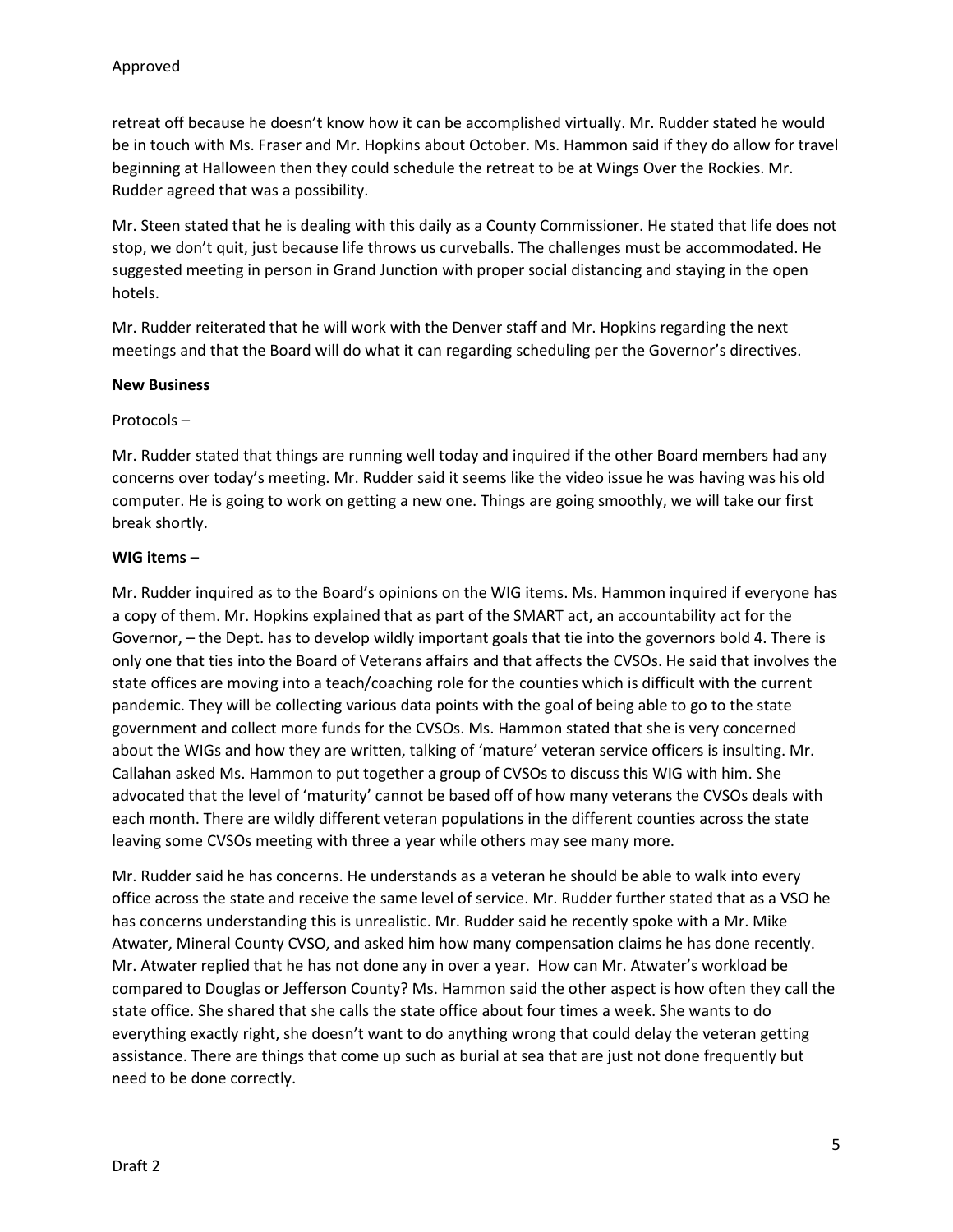Mr. Tremaine commented that the mission of the state office is really education, training and support. There are a limited number of state veteran service officers. They will always be available for training and support for complex cases. They are preparing to unveil their YouTube channel and stated that there they will have different videos available on various processes. This will be available for County Veteran Service Officers as well as veterans. This is not about not wanting to answer questions, limiting or counting calls, we are there for the CVSs, there is not question about that. We utilize that time we have, that we can afford to the counties as an educational opportunity, not an assistance opportunity. We will still be working with the counties on appeals, there are lots of complexities there, Mr. Poteet will continue to assist statewide on appeals. He does not want anyone to have the impression that we are grading them. We are about the highest level of customer service that we can provide. The video library will assist with answering basic questions while the state office will be able to help with the more rare cases. They are trying to be as comprehensive as possible with the video library and the Board can expect that more videos will be generated over time.

Mr. Rudder stated that his very first thought on hearing the WIGs is that they want to fire all the old guys and get in a bunch of new hot shots. Mr. Tremaine reassured him that it couldn't be further from the truth. He also stated that there aren't many young veterans that step forward and want to be involved as evidenced by their own recent hiring process.

Mr. Pohl inquired of Mr. Tremaine if the videos will replace the annual mandatory training. Mr. Tremaine stated that this year's conference will be virtual and that the state has waived all fees for this year. Mr. Tremaine informed the Board that the goal is to go completely virtual for all conferences in the future. Mr. Hopkins stated that this year they will be virtual, there is no other way. Due to the pandemic and that most of the attendees are in the high risk category. Mr. Hopkins further stated that in regards to future conferences no decisions have been made. Budget will be a factor but he does understand that professionally it is very helpful to have the in person conference.

Mr. Pohl further inquired if there is any way to get all the State VSOs back to the office as it has been very difficult to reach them. Mr. Tremaine suggested that Ms. Fraser may be able to provide further information on this. Mr. Tremaine did suggest that email is a good way to reach the SVSOs but they are still in back to back meetings all day. He also offered that if a CVSO needs something they can email Mr. Tremaine directly and he will farm it out. Ms. Fraser provided that Diana Debor has been answering the phone for DVA East during the pandemic. Ms. Fraser now has a line that works from her house and will provide that number to all CVSOs and Board members. Mr. Rudder stated that Ms. Fraser is his go to any time he needs anything.

## **Covid – 19**

Mr. Rudder asked if the Board needs to cover anything related to Covid-19 although he expressed concern that this does not fall within the purview of the Board. Mr. Hopkins said he would provide details when he gets to his report.

#### **Legislative Issues –**

Mr. Dorman brought up the legislation he has been working on in regards to the Space National Guard. He state that unfortunately the National Defense Authorization Act has been submitted in both the House and Senate and it does not include a Space National Guard provision. Accordingly they are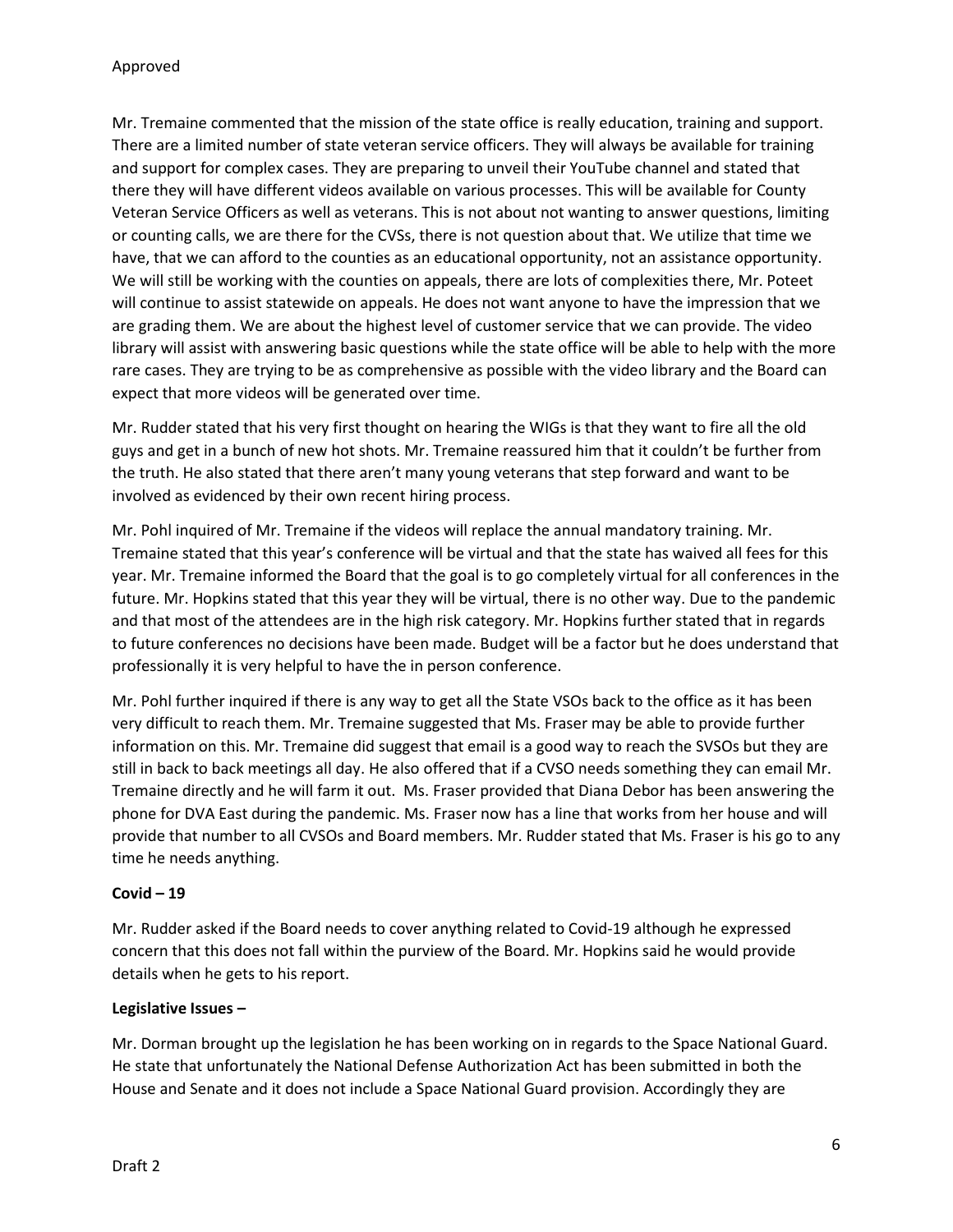already working on this legislative goal for next year. This is not to be confused with Space Command, Mr. Dorman has been coauthoring the state supplement regarding Space Command with OEDIT. They have submitted this to both Aurora and CO Springs which are two communities which are both submitting to be the permanent home of the US Space Command. They have worked to collect lots of information to support these bids.

Joining Community Forces which is through our office of family programs has already put out their 2020 resource guide – something he has already received very positive feedback about. Ms. Hammon inquired how she can get a copy of the resource guide. Mr. Dorman referred her to the Colorado JCF webpage.

There has been some movement around Restore Honor. Kristen Gillibrand is doing work on the federal side, if you got a BCD due to sexual orientation, she is trying to change that. The state of New York subsequently did a bill called the restoration of honor act and it goes beyond sexual identity. Mr. Dorman is looking to do something similar in CO in regards to sexual orientation and gender identity. He also sent the by-law information from the attorney from the AGs office. Mr. Steen inquired about Senate 785, the VA Mental Health Act, he asked if CO is at all engaged in that conversation. Mr. Steen said that both CO Senators are sponsors and that it is now in the House. Mr. Steen suggested supporting this. Mr. Dorman said the Board could choose to support it. The House bill in HR 5122.

Ms. Hammon requested the By-Law information be put on the agenda for the next meeting so the Board members have time to study it. Mr. Rudder placed the By-law discussion on the agenda for the next meeting.

Ms. Scanlon asked that the Board support the bill currently under consideration requiring the VA to provide gender specific services at every VA medical facility. Mr. Steen and Mr. Longinos both requested to be able to read the information first.

Mr. Tremaine expressed his regrets that he had to leave the meeting due to another engagement. He informed the Board that DVA is now the agency that will be issuing letters for Disabled Veteran License plate qualification in the state of Colorado. Mr. Tremaine said that Ms. Snyder will be giving the report for DVA East.

Mr. Rudder called for a ten minute break at 10:25am.

The meeting resumed at 10:40am.

## **Mr. Hopkins, DMVA -**

Mr. Hopkins apologized for his absence last month, things were hectic. He had a conflict on his calendar, he has rectified that situation going forward. He will not however be able to make of all these meetings. The reason for that is that two weeks ago he formally assumed command of the 86<sup>th</sup> Infantry Brigade Combat Team *(Mountain)*. That is 4200 soldiers spread across 6 states all of whom will be deploying within the next 12 months. Unfortunately the drill weekends fall on track with the Board meetings. Mr. Hopkins can guarantee the complete support of the DMVA staff. Mr. Dorman will provide Mr. Hopkin's updates. He would like to highlight the following: Now Lieutenant General Loh has been confirmed promoted and assumed position as DANG all in the last two weeks. As far as working with the Governor's office the budget is currently the primary focus although a side item being worked closely is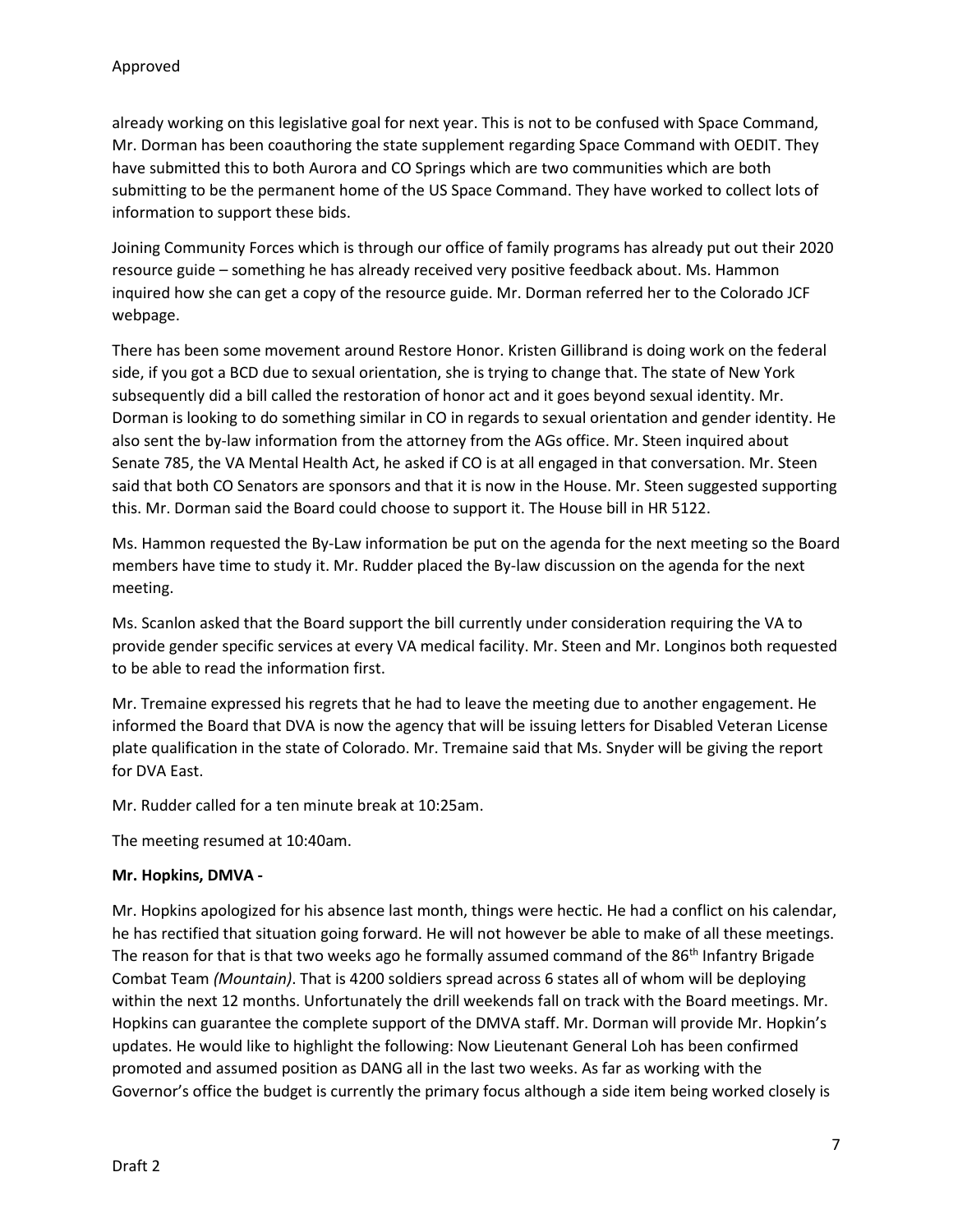taking care of the statue destroyed by the recent riots. They are looking at potentially replacing that with a Sand Creek Massacre Memorial but this is still a work in progress as to what will happen with the original statue. The budget forecast is still bad. The long bill was signed in June. They are looking at an additional ten percent budget cut where they already are. They have already started working on next year's budget. Brey has already stopped overtime, stopped pay differentials and cannot provide monetary compensation to exceptional employees. Brey has eliminated the travel budget, which is easier to do during the current pandemic, eliminated all membership to professional organizations, and the potential still exists for voluntary furloughs and some limited restructuring as well. As the budget process continues Mr. Hopkins has two primary focuses for DMVA – customer service, both internal and external. The second focus is to preserve our work force talent. The DMVA is a small department compared to others in the state, only 44 of 194 employees are true state employees because the others are paid by federal funds to some degree.

Potential still exists for voluntary furloughs and potentially some restructuring as well. Just over 50% of the DMVA workforce is eligible for retirement in the next 5 years. Brey is working to retain higher quality individuals to bring into these emptying positions. Before the pandemic they were operating on a rope diameter budget, now shoe string, next year fly fishing line diameter. The budget impacts the Executive Directors office, DVA and our ability to provide state match for federal funding – maintenance and upgrade of facilities and construction.

There are still 84 airmen supporting the Covid response. Up till now they have been fully federally funded. This has just changed to 75% federal and 25% state. The state has to make budget decisions around this because this will quickly cost over 500k and 750k. Our Covid response is going to be limited by budget availability.

A large percentage of state employee workforce are continuing to flex work / telework. About 55% are still doing this. As part of the Covid mitigation strategy this will continue until at least Halloween. Mr. Hopkins opened for questions. Ms. Scanlon inquired with the budget reduction does that reduce the Boards budget also for travel this year. Mr. Hopkins said that currently, as an external customer, they have not impacted their travel budget for this year. However, the more virtual of these meetings that occur the more money is being saved. Ms. Scanlon further inquired as to who will be Mr. Hopkins representative when he is unable to attend the meeting. Mr. Hopkins replied that Mr. Dorman will be the primary representative for him. Mr. Steen said that Mr. Hopkins is a great American, congratulated him on his command.

Mr. Hopkins said for the next 6-8 months Mr. Dorman will be his primary representative. Mr. Hopkins said he is deploying next May and they have not yet filled the interim Deputy Executive Director position for when he is gone.

## **DVA West – Joanne Iglesias**

Covid has not affected the construction project at the cemetery. They started breaking ground this week on their project. The WROS has had its door open, weekly support groups are meeting and clubs are meeting, the new administrative staff is on board. Ms. Iglesias opened for questions. Ms. Hammon asked Ms. Iglesias for the clearance she has received to host events by the Dept. of Health. Ms. Iglesias explained the process, reporting they had received a perfect score for not needing to alter anything to make anything safer for the staff and customers at both the WROS and the cemetery. Both facilities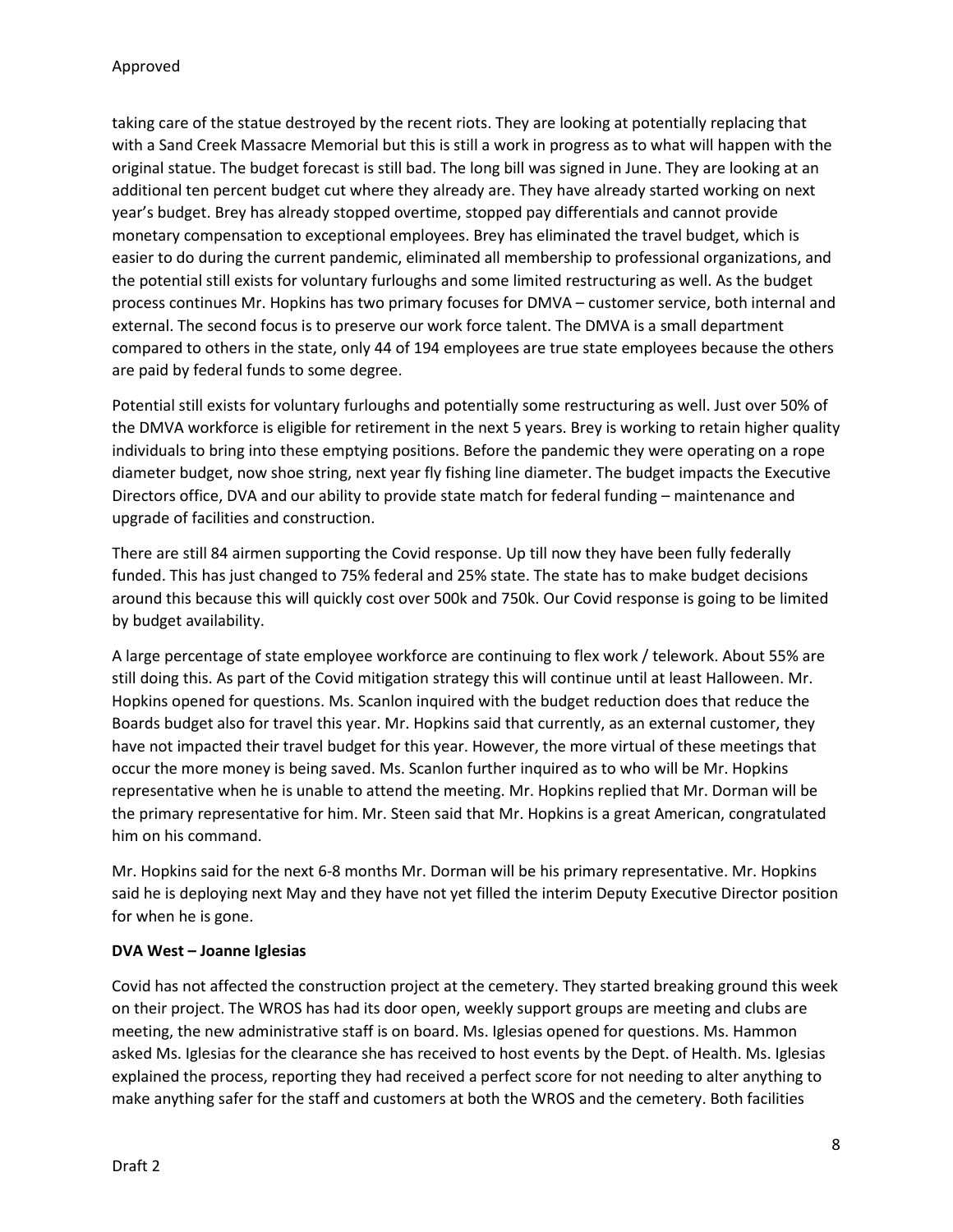have now been visited three times and they will continue to stop by every few weeks. Mr. Stice inquired about the support groups and how veterans can get involved. Ms. Iglesias assured him his counterpart is already involved. Ms. Iglesias said that Mesa County loves the WROS that it is a very safe place. Mr. Steen congratulated her on her work.

## **VCLCs, Robbie Robinson –**

With regard to the damage done in June any repairs on that will depend on the final settlement with the insurance company that insured that structure. He hopes that no monies will be needed from the trust. With regards to the VCLCs, 62 residents at Fitzimmons have tested positive and 22 staff. 34 residents have recovered and 27 have died. The 27 number is lower than previously listed as they reviewed the cause of death and in some instances Covid has been a secondary cause. For veterans, listing as Covid is a substantial disadvantage because this is not service connected. Homelake had one employee who tested positive, and they were sent home for 14 days. At Rifle 3 employees have tested positive. Walsenburg has one resident that have tested positive. A related issue is the sale of the Ft. Logan property, the 7.9 million dollars from this sale is now gone. They have written a letter requesting that this be repaid with interest, he doesn't have much hope of it but will try. Michelle Barnes didn't even acknowledge receipt. Mr.Robinson opened for questions. Ms. Scanlon provided that coroners are doing autopsies on everyone they think died from Covid to verify if that was the cause so the state has two running numbers. Ms. Scanlon asked him to discuss the agency banquet. He said it was scheduled for the 23<sup>rd</sup> of August. He stated that is not happening but they will have the program pieces presented virtually.

Ms. Scanlon further inquired if he is monitoring any state legislation that the Board should be paying attention to. He stated that they are in their final phase of deciding what they will be focusing on. He knows that they will be focusing on having a women's program coordinator at DVA, the other is the veterans hiring preference. He knows anything with a fiscal note has no chance of passing. Supporting business owners who want to give a veterans hiring preference without retribution.

Mr. Steen commented regarding HB 1220 which is the bill 'the study bill' it was lost this year due to funding it had a 300k fiscal year. There is still a discussion to look for a site for this. Is there any discussion with the VCLCs on that topic? The dept. position is that they need to do the need study – that is ongoing, it is due in November. It will illuminate the need for where specific services are. It is obvious that El Paso County will show specific needs. He doesn't believe there will be a location recommendation. That study is on track. Ms. Hammon pointed out that a big problem at Fitzsimmon's is the number of employees who have tested positive, due to the contact tracing, they are having serious staffing problems. Mr. Rudder expressed his appreciation to Mr. Robinson.

## **DVA East – Carissa**

Ms. Snyder apologized. She knows the Board received the written report. It mentioned they did some work with the DMV allowing vets to use a state issued letter instead of a federally issued letter. This has been an ongoing issue for a while, Motor Vehicle now understands that our office can look at the same thing that the VA looks at to verify. Ms. Snyder said this problem has been exasperated by the pandemic. Mr. Rudder said this is going to be a very big deal for rural Colorado. Ms. Hammon inquired how soon this letter is coming out – today or Monday. Under training the written report says that 21 august they will receive the times for the training, she hopes it will come sooner. Ms. Snyder said that it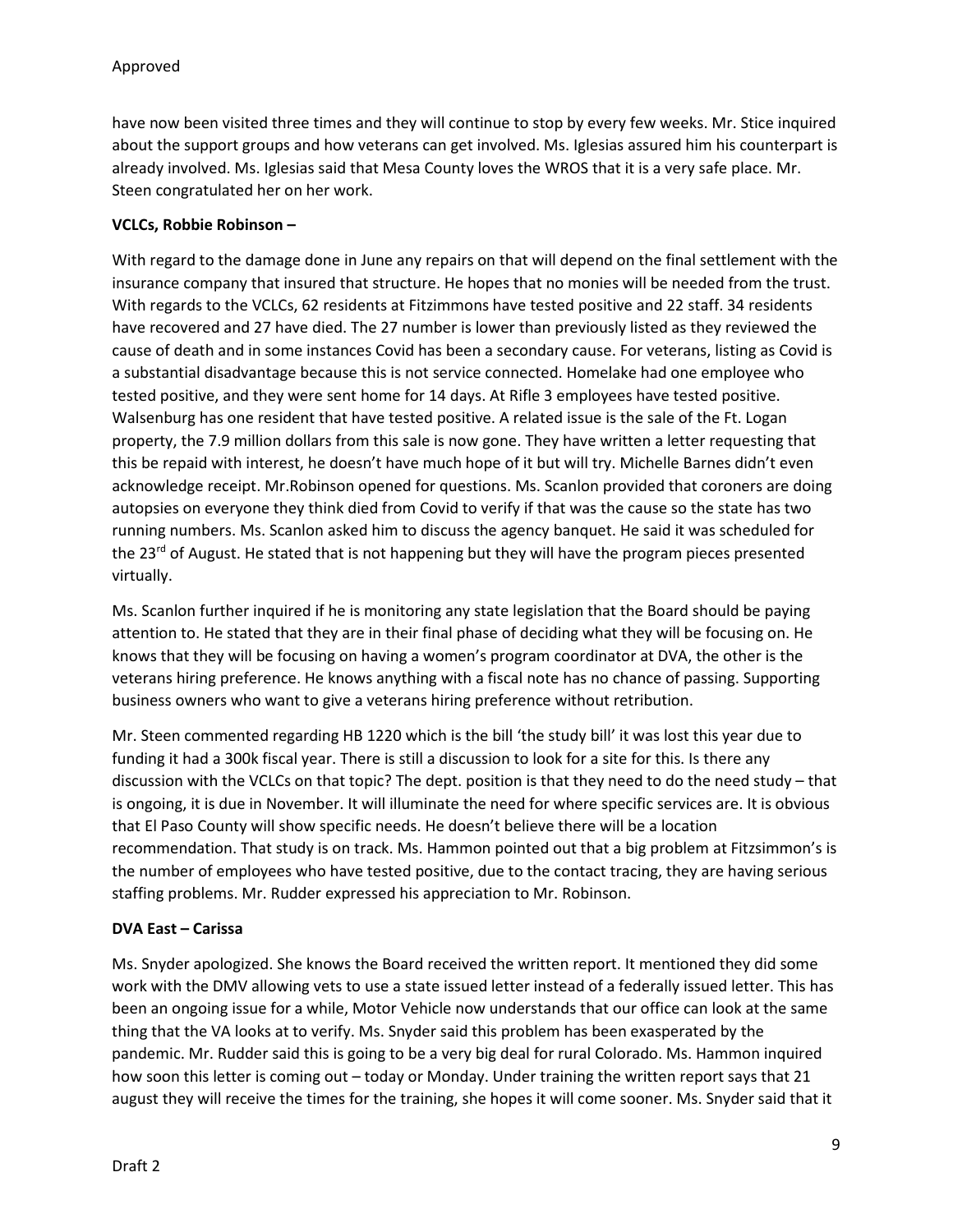is the uploaded content that will be published on Aug 21, which the agenda will come out in the next day or two. Ms. Snyder stated that there will be no fee this year.

## **Grants – Ms. Hoagland**

Hopes everyone checked out the link on the survey monkey results. The grants were fully in effect as of July 1 and things are moving forward. Ms. Scanlon inquired how much money was returned last year. Ms. Hoagland said that was covered in the written grant report. For the VTF the execution was about 58%, the VAG was about 88%, the remainder was returned. Mr. Robinson said the director of the VCLCs that something they need is more iPads and laptops so that veterans can stay in better touch with their families. He inquired if they could use their funds to purchase these technology needs instead of the other items they were going to buy. Ms. Hoagland stated this would require a reapplication process. The Board can say that they will consider a reapplication process to existing applications. This means it must go through the governor's office and come back, it would not be an expedient process. Ms. Hammon said she would consider facilitating this process due to the current need. She notes however that Rifle did not spend any of their money. Ms. Hoagland said this is incorrect, that all VCLCs spent all of their money.

## **Board Member Remarks –**

Ms. Golonka – working on getting up to speed. Happy to jump back in on the strategic plan. Mr. Rudder noted things have changed a lot since she left.

Ms. Scanlon congratulated Mr. Hopkins on his new command and inquired as to who is his representative on our Board? Mr. Hopkins stated that in the short interim it will be Greg Dorman. The decision has not yet been made as to who the interim Deputy Executive Director will be when he deploys. The actual deployment begins in May. He does not know when the orders will begin, but expects them to commence anywhere between January and March.

Ms. Scanlon shared that The One Marine Assoc. is meeting virtually. She now has the Women Veteran license plate on her car! She sent it to the DMV with her ID card and DD214 but found that was insufficient, she had to go in person and sign the form.

Ms. Hammon reported that the VA did a resource fair and a town hall at the One Source. She is scheduled to have one in Eagle County on September 9<sup>th</sup>. Approximately 80 people attend the one in GJ. The advisory council met the next day and everyone is grateful to have the two new employees. She also met with the new Director of the VA Hospital in GJ, she was impressed with him and his sensitivity to the rural issues. The hospital is still following Covid protocols. There is a new VSO is Garfield, Delta and La Plata. They are all being trained this week by the State Officer in GJ. Ms. Hammon is working on cases with the cvso is Garfield county. Pitkin is behind in interviews, all of them are excited about attending the state training virtually. The local VFWs are not able to function normally due to Covid. Ms. Hammon inquired of Ms. Hoagland if any of the grantees will be unable to take care of their grants due to Covid. Ms. Hammon said there are lots of alternative options for grantees to still assist their veterans.

Mr. Gonzalez welcomed Ms. Golonka. On 23 July Mr. Gonzalez participated in reviewing the nominations for the El Paso County Veteran of the year, on 25 July he attended the local Korean War